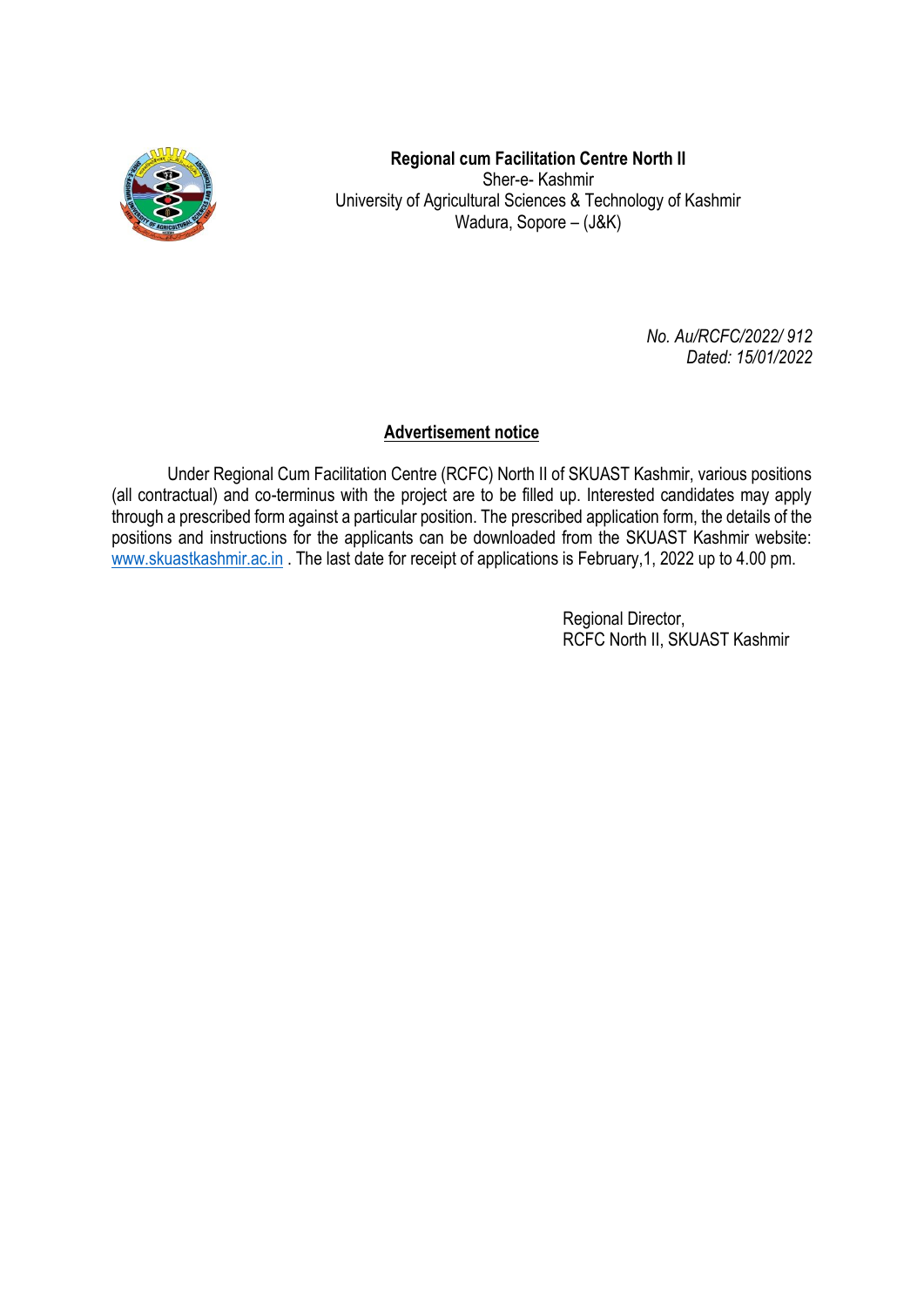### **Qualifications/experience/emoluments for various contractual positions under RCFC North II of SKUAST Kashmir**

| S<br>$\mathsf{N}$ | <b>Name of Posts</b><br>(On Contract)          | No. of<br>positions | <b>Fixed</b><br>emoluments/<br>month | Qualification                                                                       |                   |                                                                                                                                                                                                                                                              |
|-------------------|------------------------------------------------|---------------------|--------------------------------------|-------------------------------------------------------------------------------------|-------------------|--------------------------------------------------------------------------------------------------------------------------------------------------------------------------------------------------------------------------------------------------------------|
|                   |                                                |                     |                                      | <b>Essential</b>                                                                    |                   | <b>Desirable</b>                                                                                                                                                                                                                                             |
| $\overline{c}$    | <b>Consultant/</b><br><b>Technical Officer</b> | $\mathbf{1}$        | Rs. 40,000/=                         | M.Sc./Ph.<br>Agriculture/horticulture Forestry<br>/Botany/M.D AYUSH                 | Ι.<br>II.<br>III. | Ph.D in the subjects<br>mentioned under<br>essential qualifications<br>with 2 years' experience<br>in the field of research/<br>extension<br>Publications in<br>research/extension<br>Experience in handling of<br>projects/medicinal and<br>aromatic plants |
| $\overline{3}$    | Consultant/T.O (IT)                            | $\mathbf{1}$        | Rs. 40,000/=                         | MCA/M.Tech                                                                          | I.<br>ΙΙ.         | Ph.D in the subjects<br>mentioned under<br>essential qualifications<br>with 2 years' experience<br>in the relevant field<br>Experience in handling of<br>projects/ medicinal and<br>aromatic plants                                                          |
| $\mathbf{1}$      | Project<br>assistant/office<br>Assistant       | $\overline{2}$      | Rs. 25,000/=                         | M.Sc./Agriculture/ horticulture<br>Forestry /Botany/M.D AYUSH/<br>Computer sciences | I.<br>II.<br>III. | Computer proficiency<br>Work experience in<br>agriculture/horticulture/me<br>dicinal plants<br>Relevant experience in<br>Microsoft word and<br>PowerPoint                                                                                                    |
| $\overline{2}$    | Attendant                                      | $\mathbf{1}$        | Rs. 15,000/=                         | Graduation in science/arts<br>subjects                                              | I.                | Work experience in any<br>private/ govt. department                                                                                                                                                                                                          |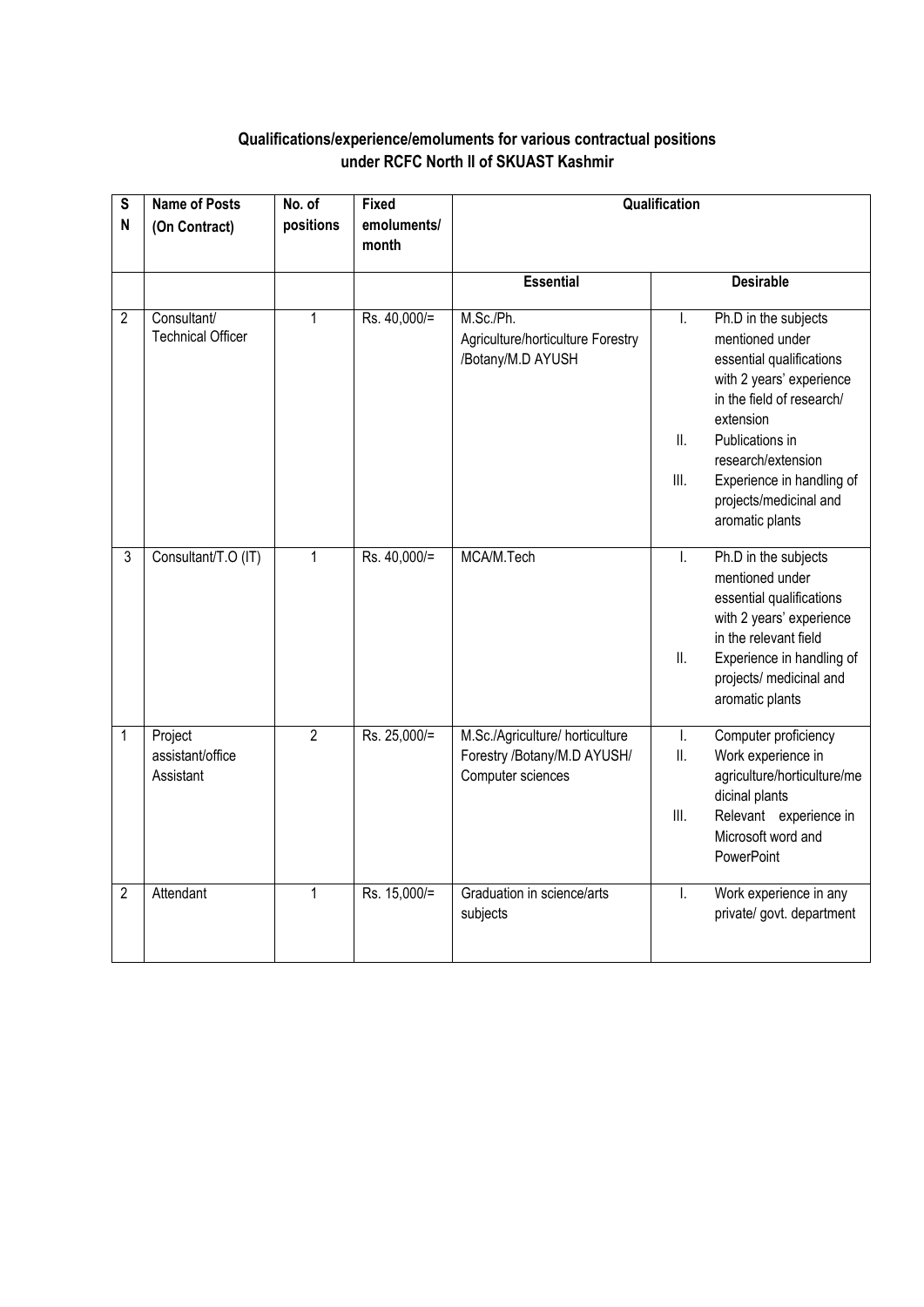## **APPLICATION FORM**

For the Position: ………………………………………………………………………….

## 1. General Information

| <b>Name</b>                   |          |           |             |  |
|-------------------------------|----------|-----------|-------------|--|
| <b>Fathers Name</b>           |          |           |             |  |
| Date of Birth                 | DD       | <b>MM</b> | <b>YYYY</b> |  |
| <b>Correspondence Address</b> |          |           |             |  |
| <b>Contact No.</b>            | Mobile : |           |             |  |
| <b>Email</b>                  |          |           |             |  |

### **2. Educational Qualification**

| Qualification | Year of<br>Passing | OGPA/%<br>achieved | <b>University/Board</b> | <b>Subject</b> |
|---------------|--------------------|--------------------|-------------------------|----------------|
|               |                    |                    |                         |                |
|               |                    |                    |                         |                |
|               |                    |                    |                         |                |
|               |                    |                    |                         |                |

**3. Present Position held if any:**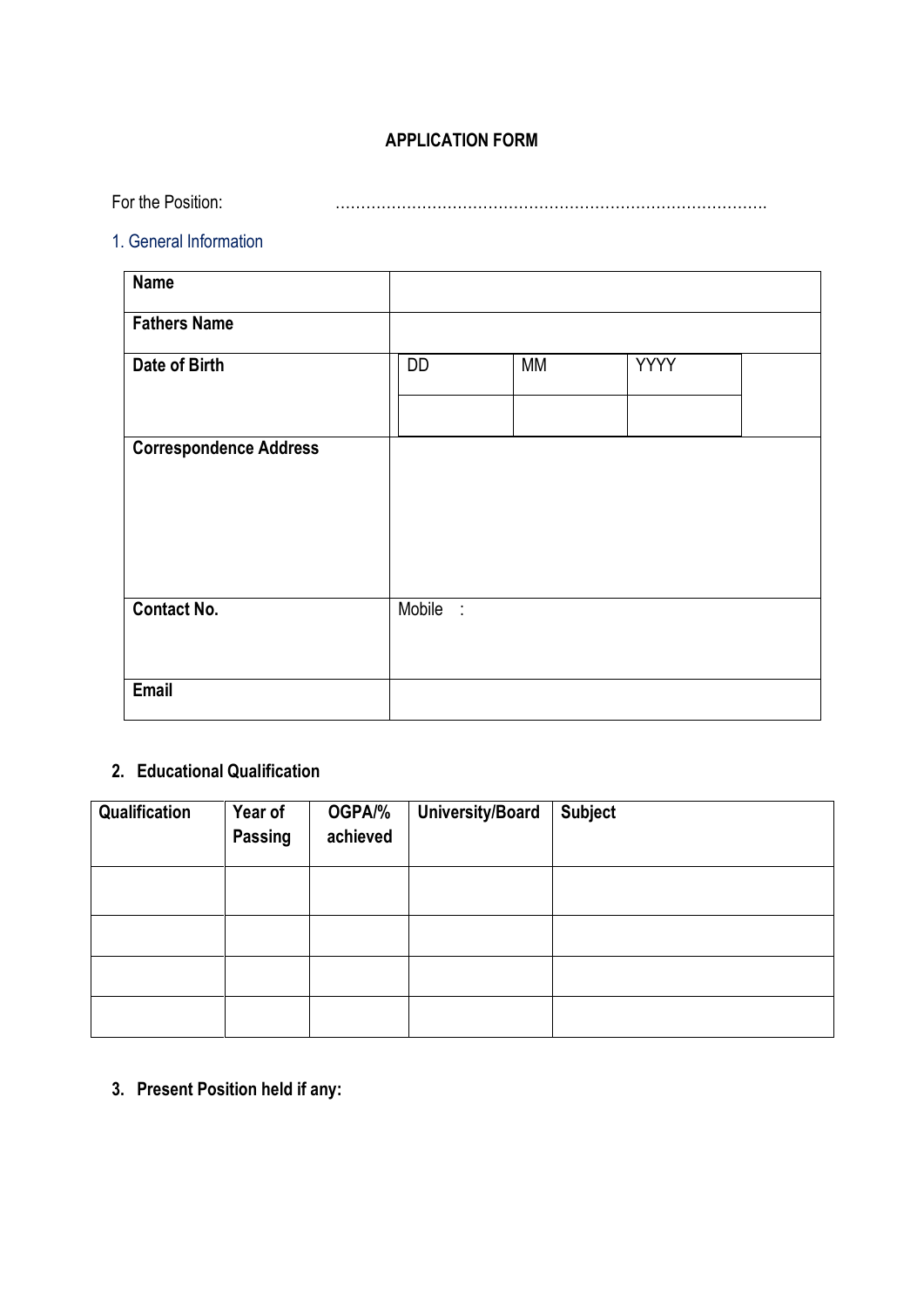#### 4. Academic/Research / work experience

| Post held | Organization | Duration |    | Experience          |
|-----------|--------------|----------|----|---------------------|
|           |              | From     | To | (in years & months) |
|           |              |          |    |                     |
|           |              |          |    |                     |
|           |              |          |    |                     |

- 5. Publications (Attach list along with photocopies)
- 6. Awards if any :
- 7. Any other experience:

# **DECLARATION**

I understand that the contractual appointment is purely temporary and I hereby declare that the information given above is correct, true to facts and nothing has been concealed/distorted. I am aware that, if at any time I am found to have concealed/distorted any material information, my candidature /engagement is liable to be summarily terminated without notice.

Date……………………………………..

Place…………………………………… (Signature of the candidate)